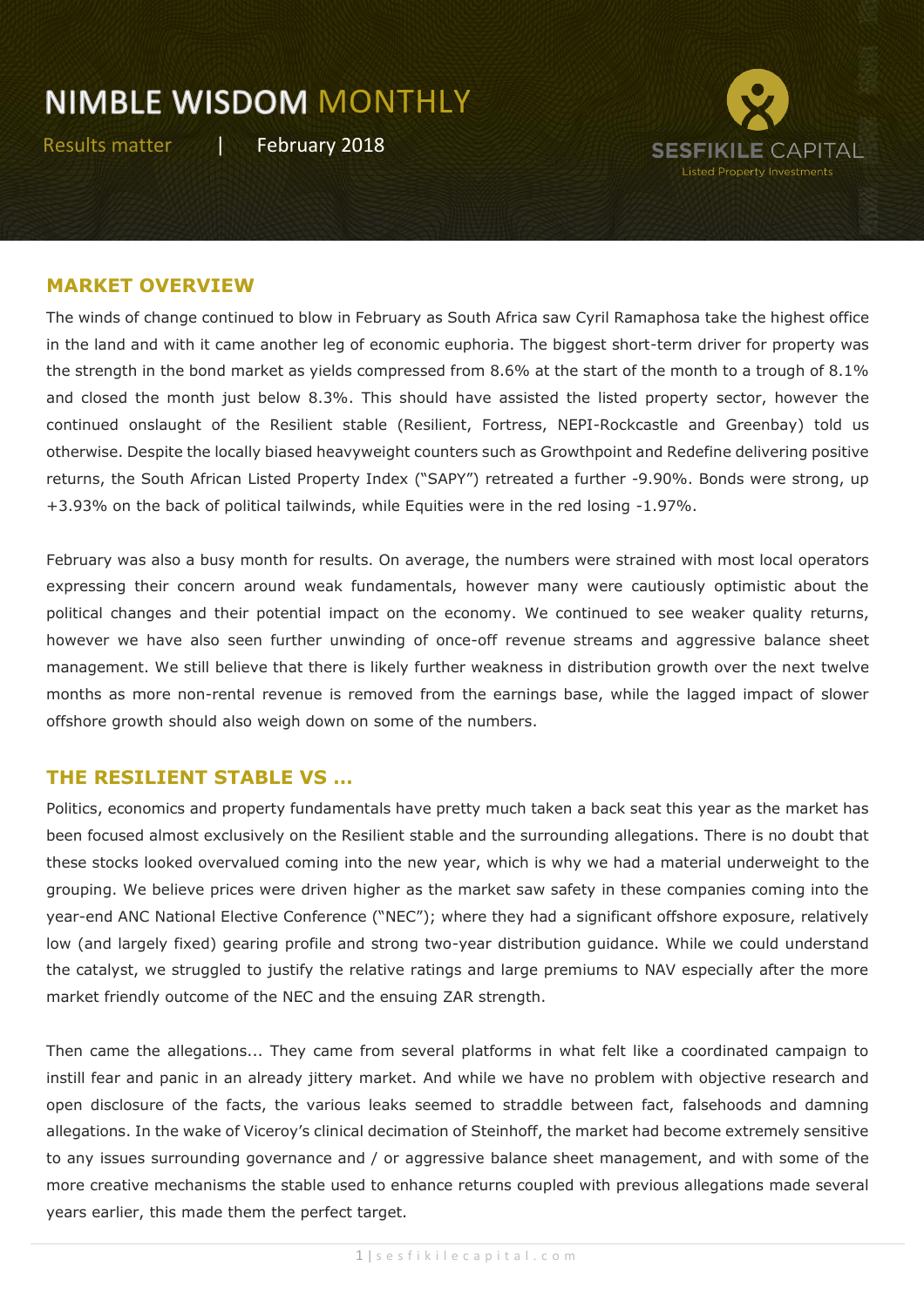Results matter | February 2018



The fact was quite simply that the short sellers believed that the valuations were extremely full and based off aggressive balance sheet management, whether it be the cross holdings, accretive empowerment structures or even the frequent capital raisings at significant premiums to NAV. These practices were all disclosed by the companies, however the market chose to ignore the quality of earnings and rather focus on the absolute level of growth achieved. And the longer the companies were able to sustain these 'unsustainable' growth numbers, the stronger the rating became.

One of the more damning allegations was that Resilient and Fortress were heavily reliant on capital raising in order to fund distributions – a claim we totally disagree with and one that was based on an incorrect analysis of the companies' cash flow statements. Real Estate Investment Trusts (REITs) rely on a predetermined calculation to pay out operating earnings. That which is not distributed is taxed, hence it is costly and irrational to retain earnings. Property companies rely on the market, whether through debt or equity to fund future acquisitions, so frequent capital raises are not unfounded and if said company is able to raise money at a lower cost they would be remiss not to. The fact that some of the related companies were also supporting the capital issuances (albeit largely so as to retain their relative weighting) should be a question posed to management around strategy, however they have always been transparent in answering this question. The concern was that the money raised was used to pay out the distributions as operating cash flows were not sufficient to cover this liability. There are several mismatches in this number, however the most material is the fact that these companies elected for scrip dividends (dividends in specie as opposed to cash). The shortfall funded through capital markets could effectively be seen as a delayed funding of the scrip. There have also been concerns around inflated asset valuations, however recent evidence has shown that Fortress has sold several billion Rand worth of properties over the last few years above book value and Resilient's retail portfolio has always commanded a premium and hasn't raised the eyebrows of several astute market participants we have engaged over the years.

Lastly the 'damning allegations'. A lot has been written about trading patterns of related parties as well as particular asset transactions. But these details need to be submitted to the relevant regulatory bodies to assess and conclude any findings – both the JSE and FSB are currently investigating. The Resilient board has also commissioned an independent review, headed by former Auditor General, Shauket Fakie. The nature of the offensive against the Resilient stable brings into question the motive of the accusations and has resulted in a crystallization of value destruction as the market has sold down on the shares and forced certain actions by the companies such as the unwinding of the Siyakha Education Trust. The other aspect of this conflict is that it has forced management to listen to the market and unwind a significant portion of the financial engineering, and perhaps to their credit, expose some of the marginal growth that has come from sources beyond the core property business.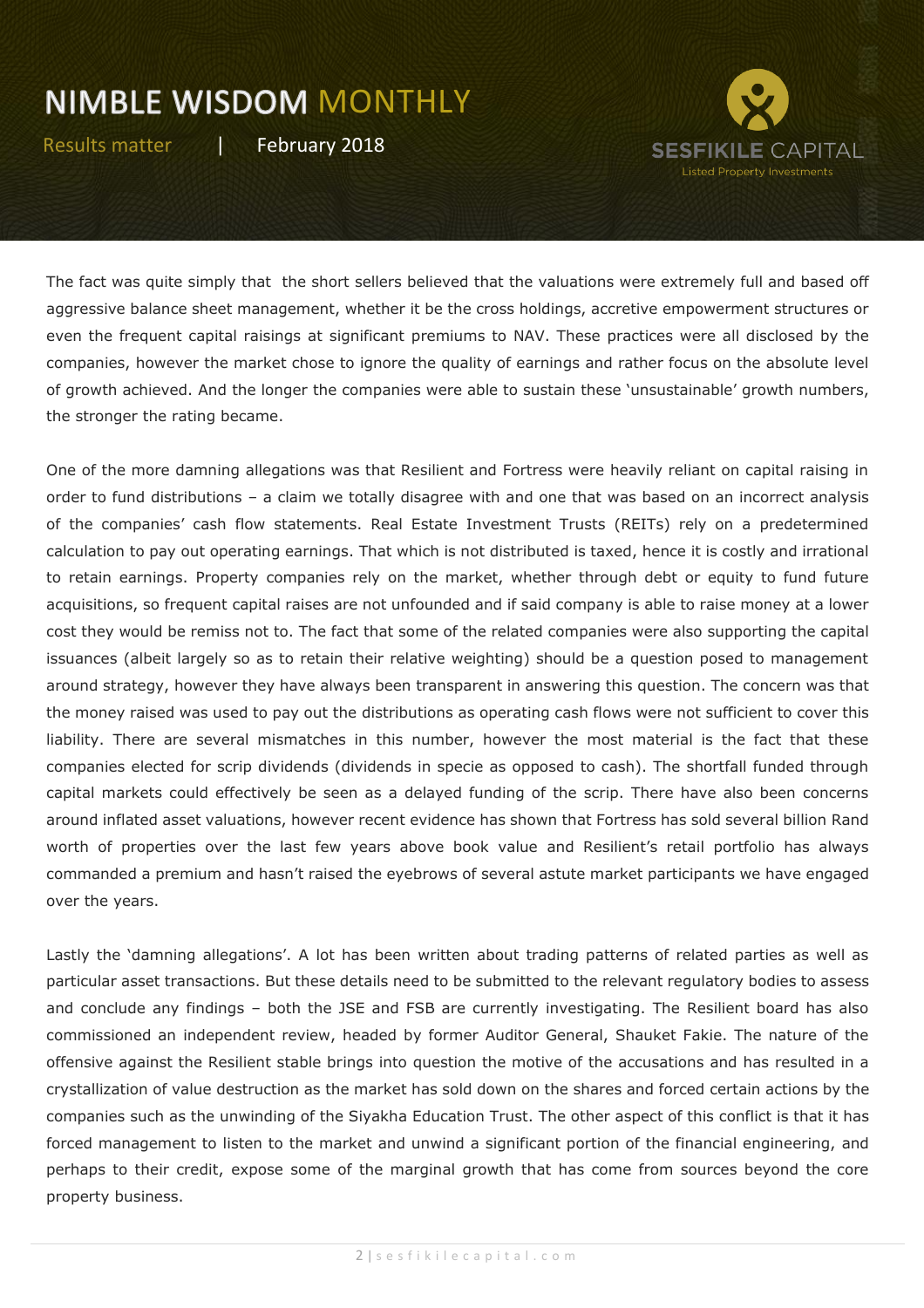Results matter | February 2018



As we write this we must note that Resilient and Fortress have disclosed their intention to restructure the Siyakha Education Trust and with it significantly cut their growth guidance from low double-digit to mid-single digits. They have also clearly stated that they are working on a strategy to remove the cross holdings. It should be noted that through all of this, their guided loan to value is not too demanding (relative to the sector average) and their restated growth not too far out of line with the rest of the sector. Perhaps the market has found solace in the fact that these are still decent companies – with strong underlying real estate - but will need to trade at more conservative ratings for the foreseeable future.

#### **RECENT RESULTS**

Local results were characterized largely by continued weak fundamentals with the hope for improvement as sentiment turns more positive. We are starting to see companies' willingness to go back to basics and cut nonrecurring earnings out of the base. This will result in some short-term pain but will ultimately be better for the sector going forward. The offshore stocks generally fared better, but it should be noted that a significant part of distribution growth is as a result of the development pipeline, accretive acquisitions and the continued benefit of low funding costs. Core ungeared earnings are still tracking inflation around 2%, however as we start seeing inflation coming back into the global market, it may provide a tailwind for stronger core rental growth. We provide a brief summary of the various results below.

| <b>COMPANY</b>    | <b>DISTRIBUTION</b><br>(CENTS) | <b>GROWTH</b> | <b>COMMENT</b>                                                                                                                                                                                                                                                                                                                                                                                                                                                                                                                                                                                                                                                                                                                                                                                                                                       |
|-------------------|--------------------------------|---------------|------------------------------------------------------------------------------------------------------------------------------------------------------------------------------------------------------------------------------------------------------------------------------------------------------------------------------------------------------------------------------------------------------------------------------------------------------------------------------------------------------------------------------------------------------------------------------------------------------------------------------------------------------------------------------------------------------------------------------------------------------------------------------------------------------------------------------------------------------|
|                   |                                |               | Fortress, similar to Resilient, brought forward their results in light of all the negative<br>speculation around the grouping of companies in an attempt to appease a nervous<br>market. Unlike Resilient, the result wasn't quite as strong, as guidance was revised<br>lower on the back of "weaker office fundamentals".                                                                                                                                                                                                                                                                                                                                                                                                                                                                                                                          |
| Fortress A        | 71.20                          | 4.8%          | The physical portfolio (42% of total assets) felt the pressure of the weaker economy<br>as vacancies pushed 0.5% higher to 5.8% with the weakness reflected across all<br>sectors. Management once again highlighted their preference for logistics and retail<br>over office with the latter's vacancies settling just under 20%. With that said the<br>majority of the R659 million of disposals came from the office portfolio which is now at<br>10.4% of the physical portfolio. We expect a further cleanout of the portfolio as<br>management has indicated their preference to sell a significant amount of non-core<br>assets; in addition, capital market pricing has turned against the company and with<br>their significant development pipeline in excess of R7 billion they will look to all avenues<br>of potential funding sources. |
| <b>Fortress B</b> | 90.07                          | 14.6%         | The listed portfolio (58% of total assets) also came under significant pressure, but more<br>from a valuation as opposed to earnings growth, as the contagion from the negative<br>press surrounding the group was relentless. Earnings growth from the listed portfolio<br>will likely be softer in upcoming periods as NEPI-Rockcastle has guided lower expected<br>growth, while Resilient (much like Fortress) will be forced to restructure in light of the<br>market call for removing the cross-holdings as well as internalising the empowerment<br>trust (Siyakha).                                                                                                                                                                                                                                                                         |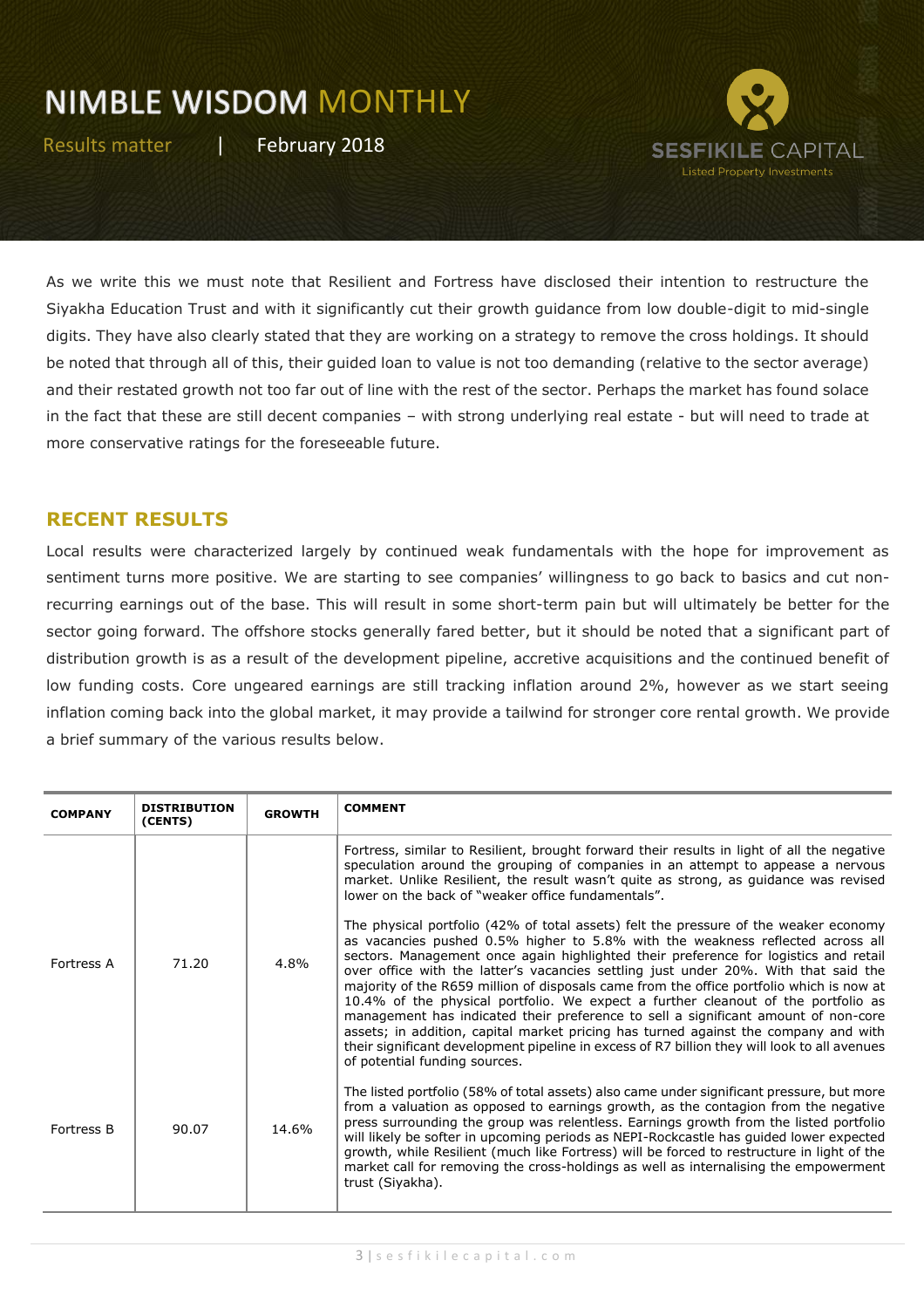

|             |        |      | Management has significantly softened their guidance for both the remainder of the<br>year as well as for 2019 as they look to consolidate Siyakha. What was a two year<br>double-digit growth profile has now come down to 4.5% and 5.0% for the composite.<br>While some of the pain resulted from the crystallisation of value destruction from<br>heavily geared listed positions and the guarantees surrounding them, a significant part<br>is also relating to the unwinding financial engineering which has historically driven<br>earnings.                                                                                                                                                                                                                                                                                                                                             |
|-------------|--------|------|-------------------------------------------------------------------------------------------------------------------------------------------------------------------------------------------------------------------------------------------------------------------------------------------------------------------------------------------------------------------------------------------------------------------------------------------------------------------------------------------------------------------------------------------------------------------------------------------------------------------------------------------------------------------------------------------------------------------------------------------------------------------------------------------------------------------------------------------------------------------------------------------------|
|             |        |      | While several companies are only now attempting to clean out non-recurring earnings<br>from their base, Emira is hopefully one step ahead, coming out of a period of negative<br>growth and starting to see an earnings recovery.                                                                                                                                                                                                                                                                                                                                                                                                                                                                                                                                                                                                                                                               |
| Emira       | 70.65  | 2.5% | The core portfolio saw strong like-for-like NPI growth of 7.8%, assisted by vacancy<br>compression from 7.0% to 4.5% (office saw the strongest improvement from 16.1%)<br>to 9.4%) combined with in-force escalations of 7.7%. The letting environment was still<br>strained with negative renewals of -2.3%, with a satisfactory retention rate of 77%.<br>Ultimately management did well to stabilise and grow the portfolio, albeit off a low<br>base, in a market that could have inflicted further pain. They also spent R106.5 million<br>at a yield of 9.3% on Knightsbridge and The Bolton, with another R85 million committed<br>at a yield of 8.5%. Uncommitted pipeline is a further R672 million. Disposals were light,<br>however they managed to offload six assets for R236.5 million at a yield of 7.6%.                                                                        |
|             |        |      | The offshore strategy evolved where the pure listed entry into Australia through<br>Growthpoint Australia was complemented with US retail exposure. Offshore assets grew<br>to just under 10% of total assets with the R332.2 million acquisition of a 49% equity<br>interest into a US based retail fund. Our concerns are that there has been excessive<br>use of cross currency swaps to enhance the initial accretion and the fund may once<br>again be caught in a low growth scenario in subsequent year as the core rental growth<br>is mediocre at best. We also question why the fund picked that particular sector, region<br>and partner and what their particular competitive advantage would be.                                                                                                                                                                                   |
|             |        |      | The LTV ratio increased marginally to 37.2% of which 86.8% is fixed for a period of 3.2<br>years. Total cost of funding reduced to 8% which is likely to be assisted further by<br>increased cross currency swaps.                                                                                                                                                                                                                                                                                                                                                                                                                                                                                                                                                                                                                                                                              |
|             |        |      | Management have guided similar full year guidance for distribution growth and 2019<br>growth at least in line with inflation, with a potential tailwind coming from the outcome<br>of the arbitration with Worely Parsons.                                                                                                                                                                                                                                                                                                                                                                                                                                                                                                                                                                                                                                                                      |
| Growthpoint | 101.20 | 6.5% | Growthpoint delivered a hard fought 6.5% distribution growth as they continued to<br>grow ancillary avenues of cash flows, while the core business reflected the tough<br>trading environment. Solid progress has been made in setting up their funds<br>management business (Africa Fund and Healthcare Fund) while there has already been<br>some traction and earnings flowing from the $3rd$ party development and trading with<br>this expected to account for 1-2% of distributable earnings going forward.                                                                                                                                                                                                                                                                                                                                                                               |
|             |        |      | Like-for like NPI (on the South African portfolio) showed some improvement to 5.0%;<br>this was almost exclusively underpinned by in-force escalation of 7.7%. Vacancies<br>weakened from 4.4% to 5.2%, renewal success rate fell sharply to 61.9%, while growth<br>on rental renewals was weak at -0.5%. Alongside this, defying the rest of the market,<br>the V&A (analysed separately from the rest of the South African assets) delivered<br>distributable income growth of 9.6% with vacancies at 1.2% and renewal growth of<br>4.9%. Asset disposals were muted at R478.7 million but had picked up dramatically<br>with a further R3.2 billion transacted but not yet transferred and yet another 5% of the<br>South African assets effectively on the market in four separate portfolios. Acquisitions<br>and developments topped R2 billion with another R2.2 billion of commitments. |
|             |        |      | The offshore strategy has continued to grow to 24% of total assets and 18.5% of<br>distributable earnings with the subsequent €113.8 million investment into Globalworth<br>taking Growthpoint's stake up to 29%. Gorwthpoint had stated that they are targeting<br>a 30% offshore asset exposure, which will require further spend of approximately R10<br>billion. To date the offshore strategy has been very deliberate in acquiring established<br>platforms in the respective geographies as opposed to ad hoc asset acquisitions, which<br>has proven to be prudent and far more stable than some of their peers.                                                                                                                                                                                                                                                                        |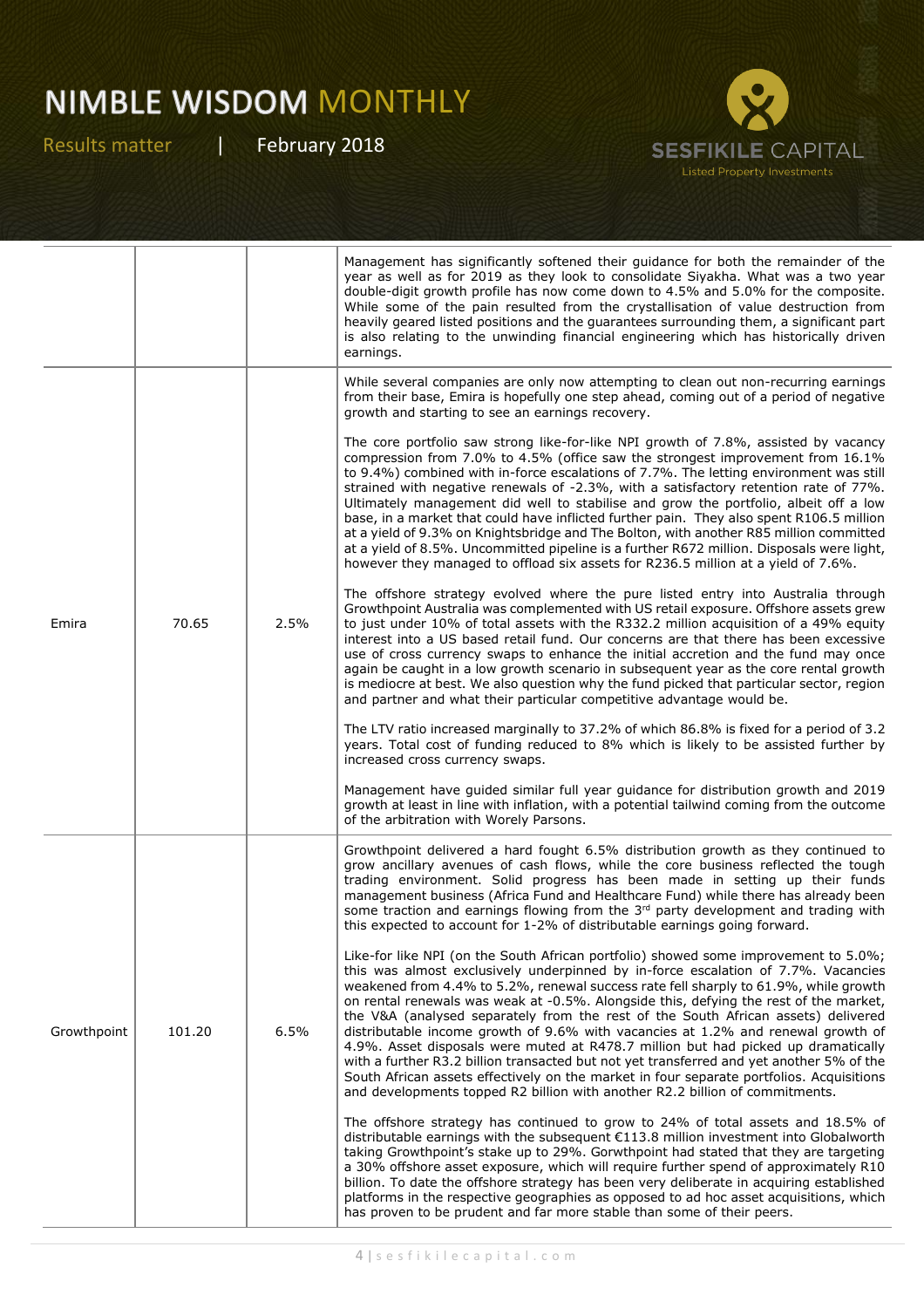

|                      |       |                                          | The balance sheet is geared at 34.5% of which 78.4% is fixed for 3.7 years. The use<br>of cross currency swaps and foreign debt has reduced the average cost of debt from<br>9.1% to 7.5%; where we must point out the mismatch of effective gearing on the<br>European and Australian assets as being 98% and 48% respectively versus the group<br>at 34.5%                                                                                                                                                                                                                                                                                                                                                                                                                                                                                                                                                                         |
|----------------------|-------|------------------------------------------|--------------------------------------------------------------------------------------------------------------------------------------------------------------------------------------------------------------------------------------------------------------------------------------------------------------------------------------------------------------------------------------------------------------------------------------------------------------------------------------------------------------------------------------------------------------------------------------------------------------------------------------------------------------------------------------------------------------------------------------------------------------------------------------------------------------------------------------------------------------------------------------------------------------------------------------|
|                      |       |                                          | Management believe that the 6.5% first half growth should be sustainable for the full<br>year. Despite local sentiment improving, they believe they are only likely to see the<br>tangible benefit in two years, while at the same time the distribution from Growthpoint<br>Australia will be muted by increased withholding tax. Globalworth is expected to assist<br>as further accretive expansion and strong local dynamics are supportive to<br>distributions; as are the new business ventures (alluded to above) piloted by the<br>company off a relatively low base.                                                                                                                                                                                                                                                                                                                                                        |
| SA<br>Corporate      | 44.92 | 4.4%                                     | SA Corporate disappointed with full year FY17 growth of 4.4% coupled with flat 2018<br>guidance. Core operations were acceptable; however, we believe that the fund has lost<br>focus with several diverse acquisitions over the last few years.                                                                                                                                                                                                                                                                                                                                                                                                                                                                                                                                                                                                                                                                                     |
|                      |       |                                          | Like-for-like NPI growth held up relatively well at 5.7%, however residential showed<br>only 0.9% growth. Vacancies on the traditional portfolio stabilised at 2.3% with only<br>industrial showing some weakness, however office (despite being relatively small saw<br>the most weakness on rent renewals at -12.3% versus the average of 0.8%. AFHCO<br>saw strong vacancy compression from 8.7% to 7.0% (5.7% if you exclude acquired<br>vacancies), however there was almost no growth on renewals and admittedly the<br>residential sector is proving to be a tougher proposition than initially expected.                                                                                                                                                                                                                                                                                                                     |
|                      |       |                                          | Core asset management was accretive with executed acquisitions and pipeline of R3.1<br>billion coming in at a yield of 10.2%, with a further R1.2 billion of committed<br>developments expected at 10.5%. Executed and contracted disposals of R1.5 billion<br>were sold at a yield of 8.6%. We commend this aspect of asset management, but<br>question the need to acquire self-storage, listed holdings, Zambian assets and several<br>different residential vehicles.                                                                                                                                                                                                                                                                                                                                                                                                                                                            |
|                      |       |                                          | The LTV ratio was 3.4% higher at 32.4% with 70.1% hedged for 3.3 years. The<br>company increased the marginal cross currency swap to assist in reducing interest<br>costs and assisting earnings.                                                                                                                                                                                                                                                                                                                                                                                                                                                                                                                                                                                                                                                                                                                                    |
|                      |       |                                          | Guidance for 2018 was a poor 0% growth and then reverting to at least inflation in<br>2019. The disappointment is a function of several once-off earnings in the base,<br>including lease cancellation fees, mismatched dividends from Safari and a structuring<br>fee from the storage acquisition, while 2018 is also expected to see the income from<br>Zambia come off materially.                                                                                                                                                                                                                                                                                                                                                                                                                                                                                                                                               |
| Liberty 2<br>Degrees | 59.22 | $-9.0%$<br>behind<br>listing<br>guidance | The company missed guidance for a second time since its listing, which is a combination<br>of external pressures, poor guidance at the outset and what appears to be a conflicted<br>management company. The full year distribution missed the initial listing guidance of<br>65.07c by 9.0% and guided a mere 1.3% growth for 2018, which is 7.8% behind what<br>they expected to achieve the year before.                                                                                                                                                                                                                                                                                                                                                                                                                                                                                                                          |
|                      |       |                                          | Headwinds came from all sides: Stuttafords' demise pushed retail vacancies out by<br>3.1% taking retail vacancies to 4.6% and total vacancies to 4.6% as the Century City<br>office saw vacancies spike to 22.8%; a sharp spike in municipal rates at Eastgate<br>Shopping Centre was unforeseen and general trading conditions across most of the<br>country's regional and super regional centres were tough. Trading densities turned<br>negative nationwide with Liberty at -1.7% growth to December. Retail rent renewals<br>were marginally positive at 3.6% with in-force escalations at 7.8% on an average lease<br>expiry profile of 3 years; aside from the Stuttafords fallout the retail assets performed<br>relatively well. Office assets were not as strong, under pressure from negative rental<br>reversions of -5.3%, but supported by 7.2% escalations albeit on a very short lease<br>expiry profile of 2 years. |
|                      |       |                                          | The most significant headwind came from the early allocation of circa 31% of their<br>assets that was held as cash used to acquire more of the Liberty policyholder portfolio.                                                                                                                                                                                                                                                                                                                                                                                                                                                                                                                                                                                                                                                                                                                                                       |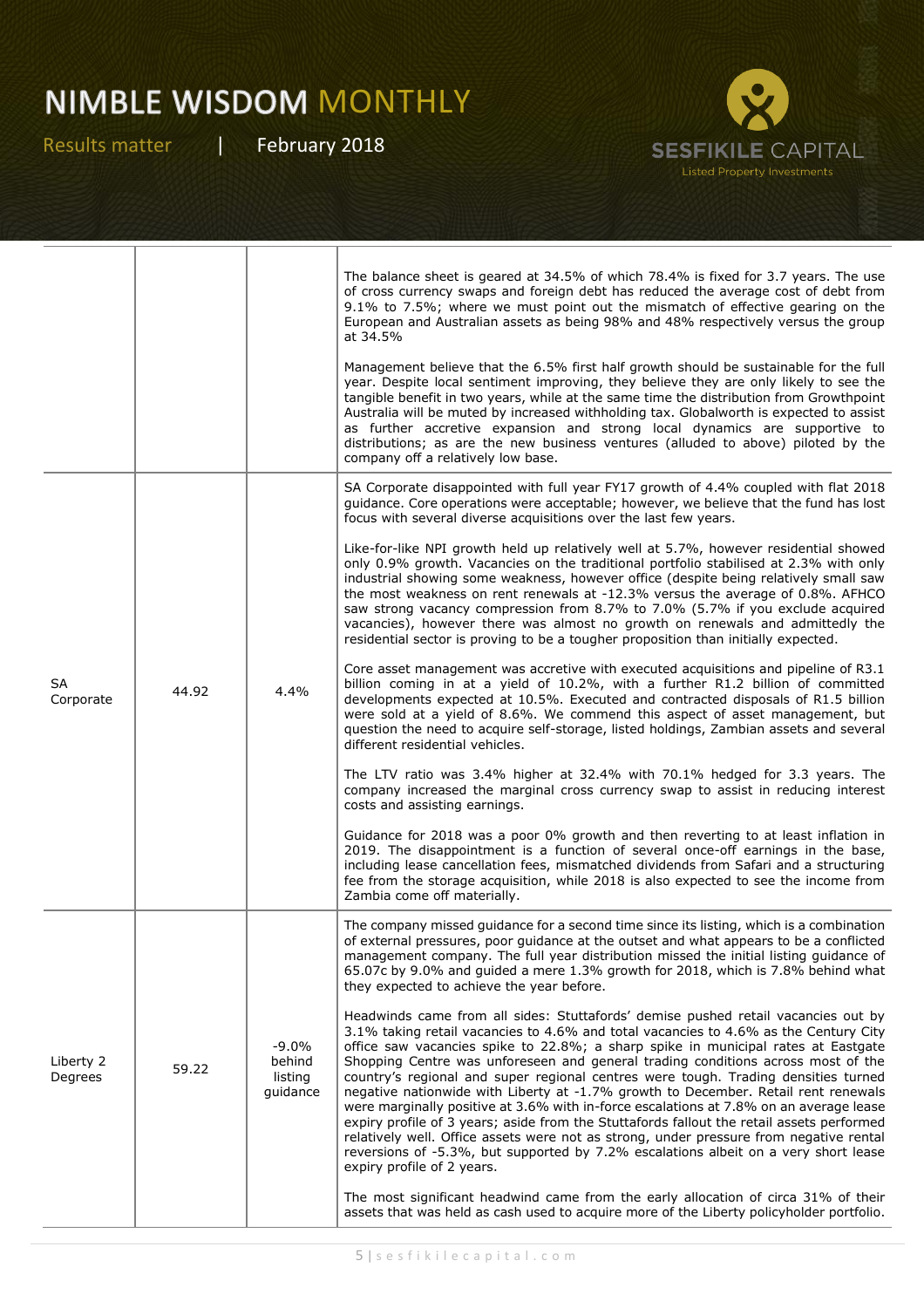

|             |             |                                                       | The yield on acquisition was significantly lower than the cash yield that they forecasted<br>to receive and hence distribution dilutive. We question the reason why this transaction<br>was done so soon after listing, as it essentially meant that the initial funders paid a<br>premium for cash which was subsequently used to buy assets from a related party.                                                                                                                                                                                                                                                           |
|-------------|-------------|-------------------------------------------------------|-------------------------------------------------------------------------------------------------------------------------------------------------------------------------------------------------------------------------------------------------------------------------------------------------------------------------------------------------------------------------------------------------------------------------------------------------------------------------------------------------------------------------------------------------------------------------------------------------------------------------------|
|             |             |                                                       | The balance sheet is still unencumbered with no debt, which from one aspect can be<br>seen as conservative, however the risk is that they feel the need to gear-up and dilute<br>earnings further as their marginal acquisitions are likely at a lower yield than the cost<br>of debt.                                                                                                                                                                                                                                                                                                                                        |
|             |             |                                                       | As we stated above, the 2018 guidance of 1.3% is extremely disappointing. We believe<br>the management company structure doesn't work for Liberty 2 Degrees shareholders,<br>and while we wanted to give them the benefit of the doubt with regards to<br>independence, the initial dilutive acquisition revealed the true conflict.                                                                                                                                                                                                                                                                                          |
| Echo Polska | €c<br>10.87 | 6.6% (pre-<br>tax)<br>ahead of<br>listing<br>guidance | Echo's pre-tax distribution beat guidance by 6.6%; however, it should be noted that<br>the tax regime had changed resulting in increased tax leakage and an after-tax miss.<br>The net asset value also showed a marked improvement by 16% to $\epsilon$ 1.32 (although<br>the base was restated 2% lower).                                                                                                                                                                                                                                                                                                                   |
|             |             |                                                       | Operationally the retail fund ticked over nicely with footfall increasing by 4.6% which<br>reflected in the increase of sales by 7.0% for the period. Increased activity also assisted<br>the positive move in the rent-to-sales ratio from 11.0% to 10.3% and operational cost<br>ratio from 14.5% to 13.5%. Retail vacancies compressed to 1.4% reflecting the solid<br>trading environment, while office vacancies also pushed slightly lower to 4.0%.                                                                                                                                                                     |
|             |             |                                                       | The acquisition trail was also in full swing with $\epsilon$ 334 million acquired during the period,<br>which excludes the 32 7% stake in the 81 900m <sup>2</sup> Mlociny development in Warsaw. It<br>also excludes the M1 transaction which commits Echo to a $\epsilon$ 692 million deal to acquire<br>12 assets in three tranches, the first of which was concluded in January 2018. This<br>makes them a dominant retail player across Poland, but it also puts pressure on their<br>balance sheet. The fund has been disposing of non-core office properties and has raised<br>€160 million in December through sales. |
|             |             |                                                       | At year end, the LTV ratio actually decreased below 50% to 47.4% of which 83% was<br>hedged, however with the payment of the first M1 instalment, the gearing level has<br>once again pushed beyond 50%.                                                                                                                                                                                                                                                                                                                                                                                                                      |
|             |             |                                                       | Management has guided distribution growth between 6.7% and 8.6%, with several<br>potential headwinds and tailwinds to justify the range. The legislation against Sunday<br>trading (albeit tapered) will likely have an impact on trading, as will the volatility in tax<br>law which has already dented earnings. While on the positive front, a REIT legislation<br>could provide a tax tailwind, however this is not expected in the near term.                                                                                                                                                                            |
| Hammerson   | £p<br>25.5  | 6.3%                                                  | European mall (57% UK exposure) REIT Hammerson delivered 6.5% EPS growth<br>resulting in 6.3% growth in dividends for the full year to December 2017. NAV growth<br>was 5% to 776p placing the shares at a 42% discount to NAV.                                                                                                                                                                                                                                                                                                                                                                                               |
|             |             |                                                       | Management reported record volume of leasing up 34% and the lowest vacancy in 17<br>years. Same store net operating income (SS NOI) was up 4.4% with France recovering<br>at 2.6%, Ireland up 7.4% and premium outlet malls up 15.3%. UK shopping centres<br>and retail parks lagged at 1.8% and -2.5% SS NOI respectively, reflecting the tough<br>retail environment, however management has guided a recovery in retail park<br>performance to positive LFL growth in the next 12 months.                                                                                                                                  |
|             |             |                                                       | HMSO's balance sheet remains conservative at 36% LTV, 78% which is fixed at a<br>weighted average cost of debt of 2.9%. The fund has £264 million in near term projects<br>at yields between 6-8% including the extension of Brent Cross in north London at £97<br>million and Cergy and Italie Deux in France at £107 million. Management has guided<br>6% growth for the full year.                                                                                                                                                                                                                                         |
|             |             |                                                       | In the fourth quarter of 2017, HMSO proposed to merge with INTU, which, if approved<br>would create a dominant UK mall operator with approximately £21 billion in gross<br>assets. Management has guided £25m in cost synergies and a re-evaluation of the Intu                                                                                                                                                                                                                                                                                                                                                               |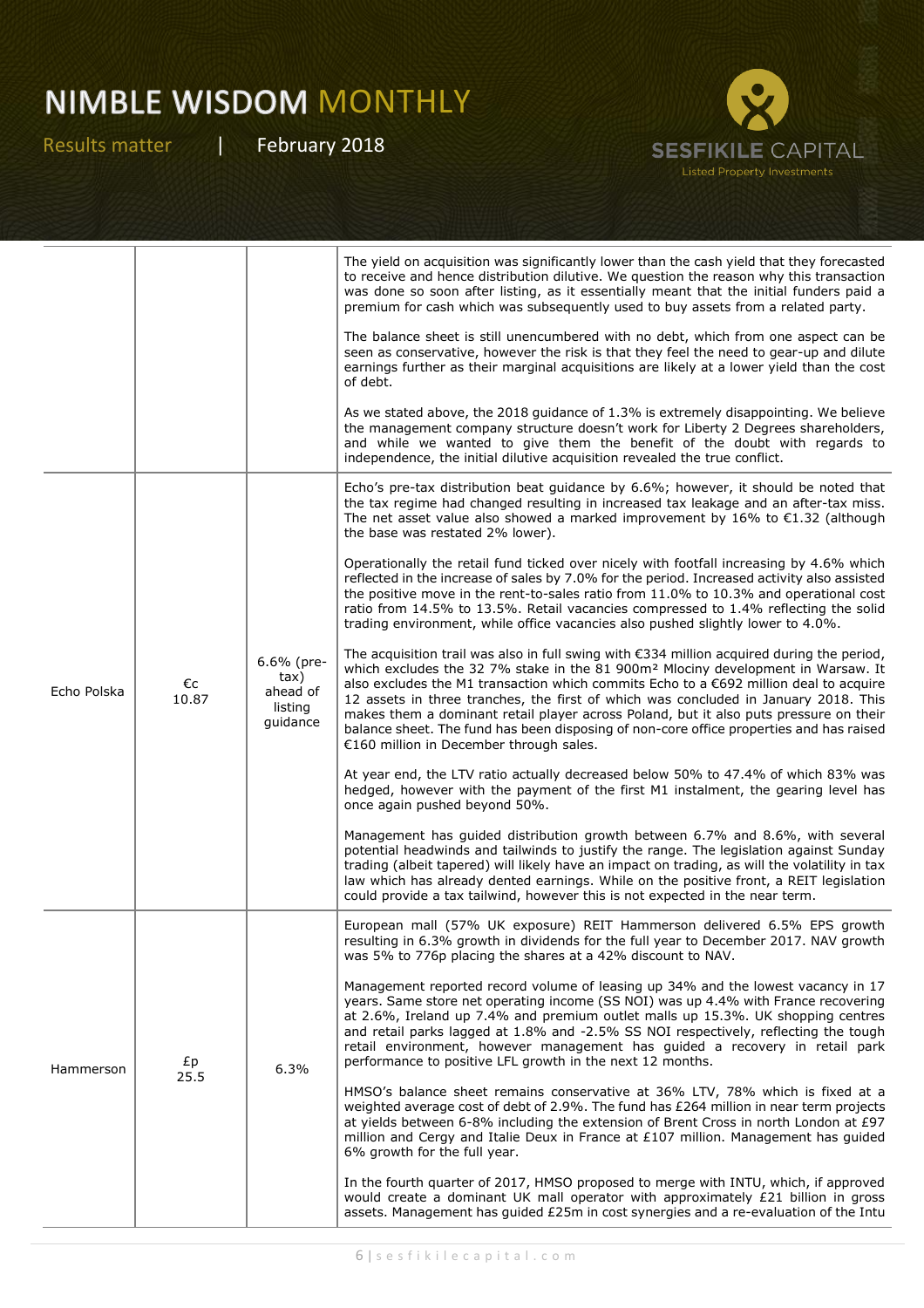

|                     |            |       | capex program, currently at £434m over the next two years. Excluding the merger EPS<br>growth has been guided at 6.5%.                                                                                                                                                                                                                                                                                                                                                                                                                                                                                                                                                                                                                     |
|---------------------|------------|-------|--------------------------------------------------------------------------------------------------------------------------------------------------------------------------------------------------------------------------------------------------------------------------------------------------------------------------------------------------------------------------------------------------------------------------------------------------------------------------------------------------------------------------------------------------------------------------------------------------------------------------------------------------------------------------------------------------------------------------------------------|
| Intu                | £p<br>15.0 | 0%    | Intu delivered 1.7% NAV growth to 460p for FY17. Net income grew 2.9% over the<br>year, in part driven by 0.5% like-for-like rental growth with vacancies remaining low<br>at 3%. Dividends remained flat at 15p for the full year. Over the year the company<br>acquired spent £58 million on bolt-on acquisitions in the UK, £63 million on the<br>redevelopment of Intu Watford and £89 million on tenant fitout costs. In Spain Intu<br>acquired Xanadu in Madrid for €530 million to be rebranded Intu Xanadu in 2018.<br>Leasing activity was relatively strong over the year with 217 leases signed at upward<br>reversions of 7%, however it took a knock from the liquidation of BHS represented<br>across their portfolio.       |
|                     |            |       | Compared to UK and European peers, Intu's balance sheet appears stretched at an LTV<br>of 45.2%, fixed for 6.6 years at an average debt cost of 4.2%. Near term capital<br>expenditure is £585 million over the next 2 years which in part will be funded by asset<br>disposals. Management has shown their ability to sell with three separate disposals,<br>however we question the demand in the current environment where retail is very much<br>out of favour.                                                                                                                                                                                                                                                                        |
|                     |            |       | Management has guided that LFL rents will likely rise by 1.5-2.5% for 2018 and 2-3%<br>beyond that. The real focus is the potential take out offer from Hammerson, which<br>should unwind several synergies and value traps in a portfolio that has been unloved<br>for quite some time.                                                                                                                                                                                                                                                                                                                                                                                                                                                   |
| NEPI/<br>Rockcastle | 48.2       | 17.1% | Nepi-Rockcastle posted strong dividend growth of 17.1% to 48.26cpu for the full year.<br>Over the period, the group acquired €827 million of properties including Serdika Centre<br>(Sofia, Bulgaria), Arena Plaza (Budapest, Hungary) and Paradise Centre (Sofia,<br>Bulgaria). Post the merger with Rockcastle in 2017, NRP has become somewhat of a<br>'hybrid' property company with 56 income producing properties (45% in Romania and<br>27% in Poland), large development pipeline and listed property holdings including but<br>not limited to Unibail-Rodamco, Hammerson, Klepierre, Simon Property Group and<br>Westfield Group.                                                                                                 |
|                     |            |       | In line with peers with portfolios in Central and Eastern Europe (CEE), NRP showed<br>strong tenant sales growth of 7.2% on a weighted average basis. Like-on-like NOI<br>growth is estimated to be in the region of 3-4% in the portfolio with vacancies<br>remaining very low at 3.5%. Management has held the view that the $\epsilon$ 1.2 billion in<br>listed holdings will be used to fund acquisitions and developments of physical properties<br>in the medium term.                                                                                                                                                                                                                                                               |
|                     |            |       | NAV grew 11% over the year to €7.10 (R103.50/share) although the portfolio is still<br>conservatively valued at an overall cap rate range of 6.9-9.8%. Near term<br>developments total €1.25 billion over the next 2 years. The balance sheet remains<br>conservatively geared at and LTV of 26%, lower than Western European peers between<br>30-40%, with 100% of debt hedged for 5.1 years at an average interest rate of 2.2%.<br>Importantly as at 31 December 2017, the group had a strong liquidity profile, with<br>€196 million in cash, €380 million in available unsecured revolving facilities and minimal<br>debt expiries for the next 2 years.                                                                              |
|                     |            |       | Management has also guided that NRP's share price has seen an unprecedented 35%<br>correction in 2017 (to 15 March 2018), largely driven by its association with the<br>Resilient stable. On a pure valuation basis, the company was trading at an approximate<br>106% premium to NAV. In our experience companies that have higher than average<br>earnings growth, undervalued standing portfolios and large development pipelines can<br>justifiably trade at a premium to NAV, although at +100% it was fully priced. In light<br>of this, NRP's shopping centre portfolio is valued at a conservative cap rate of 6.94%,<br>has a development pipeline of approximately 21% of gross assets which is higher than<br>comparable peers. |
| MAS                 | €c<br>3.58 | 34.6% | Mas Real Estate delivered 34.2% distribution growth, ahead of the guided 30% growth.<br>NAV grew 9% to €1.37/share. Revenue grew 67% as more income producing assets<br>were developed and came on stream. Cost to income ratios rose from 19% to 28% as<br>the company increased its mall exposure.                                                                                                                                                                                                                                                                                                                                                                                                                                       |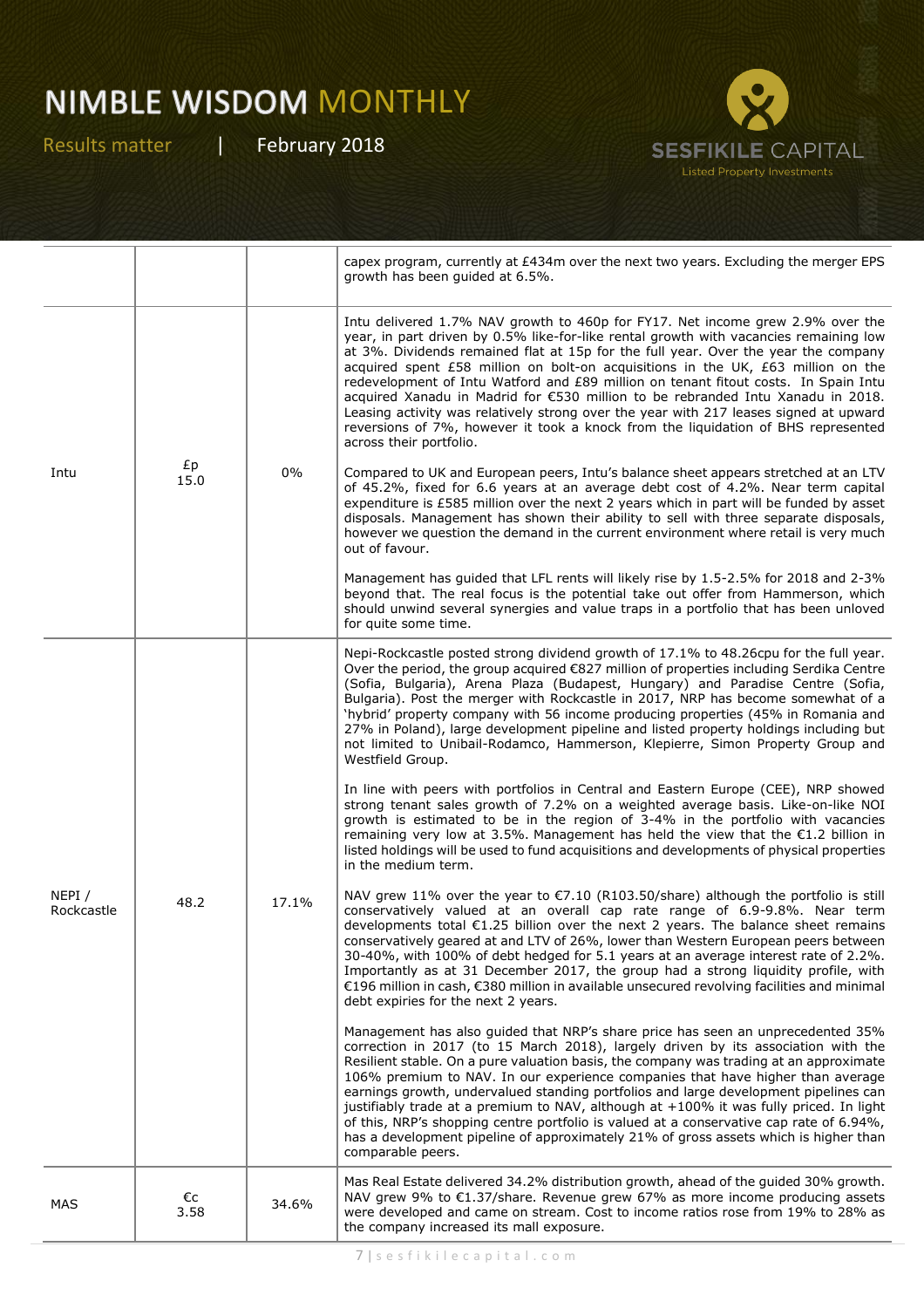Results matter | February 2018



#### **SECTOR OUTLOOK**

With the sharp pull back over the last two months, the sector is no doubt looking more attractive, especially considering the yield compression across the bond market. Property is now trading cheaper relative to bonds both on a nominal basis and relative to the 10-year average; however, some of this is justified as a result of lesser quality earnings in the current base and weaker short-term earnings growth. While we think that some of the recent pain felt across certain stocks is structural and won't revert to their previous ratings, we do believe that through time the asset quality relative to current pricing will justify some correction. There will most certainly be more noise across these stocks in the coming months, however we do believe that the sector should be able to deliver mid to upper single-digit total returns for the next 12 months as we work our way through the volatility.

We have used the graph below for some time to give us a rough indication of the valuation of the sector versus the bond market. The lines represent the SAPY dividend yield divided by the SA 10-year bond yield. The SAPY being the index as it has changed over time, while the COMPOSITE is an equally weighted index of 10 stocks that have been around for the 10 year sample period, which tends to eliminate the frequent index changes as well as reduce the exposure to the offshore counters as well as the developers which tend to distort the index by making the yields look a lot tighter. What is evident from this update is that the SAPY as well as the COMPOSITE have become significantly cheaper relative to bonds over the last two months as local bonds strengthened and the Resilient stable fallout hurt the property sector.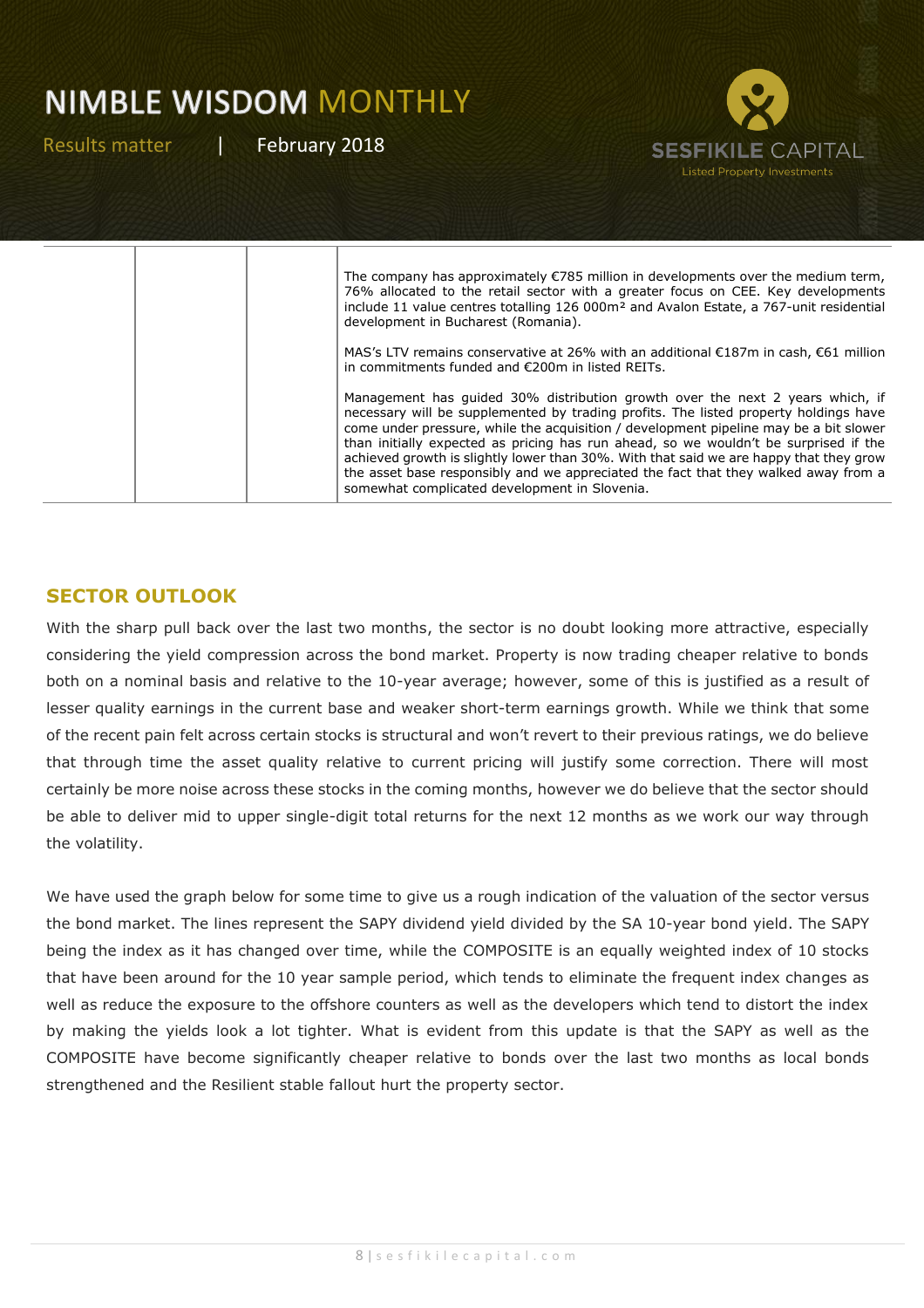Results matter | February 2018







*Source: Sesfikile Research*

Even if we believe the current rating is fair as opposed to cheap, it provides a platform for decent medium to long term returns. With a forward yield of 8.4%, the cash flow alone makes the investment proposition attractive and as we rebase earnings the growth platform should once again push ahead of inflation. The two concerns we have in the short term are: on a micro level, the unwinding of non-core earnings and the extent of the impact on growth and pricing; while on a macro level global bond yields are trending higher and when does that start filtering through into local bond yields.